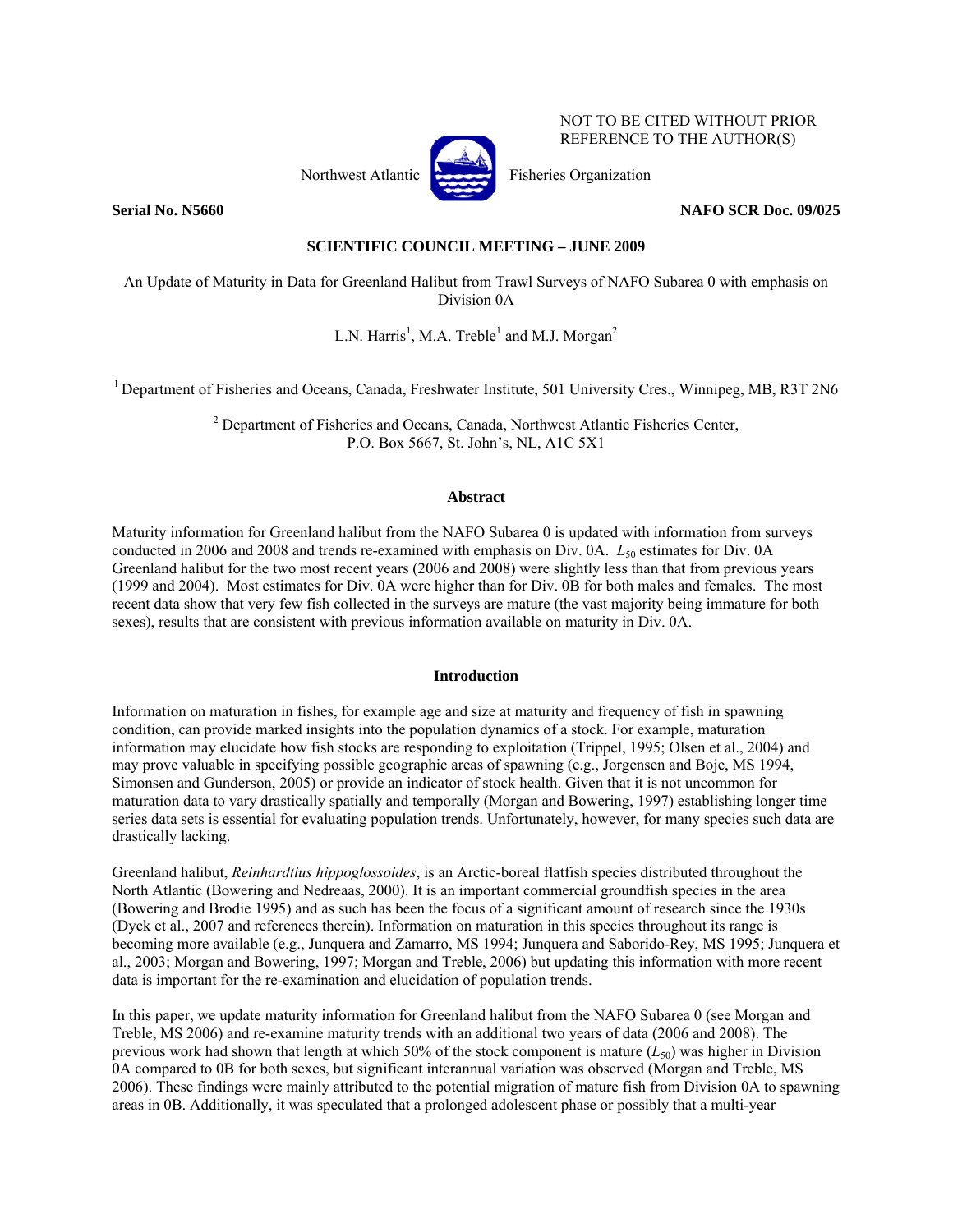maturation cycle, a result of environmental conditions, might explain the larger size at maturity in Division 0A fish (Morgan and Treble, MS 2006). Here we sought to extend to the growing base of maturation data in Greenland halibut for NAFO Subarea 0 with emphasis on Division 0A.

#### **Materials and Methods**

Data were collected from random trawl surveys conducted in NAFO Subarea 0A (Baffin Bay and Davis Strait) in 2006 (October 27 to November 7) and 2008 (October 8 to November 4) aboard the research vessel MV Paamiut (722 GRT stern trawler measuring 53 m in length) using Alfredo III bottom otter trawl gear. The depths covered in the surveys ranged from 400 m down to 1500 m. Tows were conducted throughout a 24 hour time period and were typically 30 minutes in duration, although were sometimes as short as 15 minutes (which were still considered to be satisfactory).

Biological information collected from all Greenland halibut included total length  $(\pm 1 \text{ cm})$ , total weight  $(\pm 1 \text{ g})$ , sex and stage of maturity. Additionally,

otoliths were removed for age determination on a subset, 10 per 1 cm length group per sex per stratum for both years.

To quantify female maturity data, the maturity stage of each fish was assigned as immature, early maturing, late maturing, spawning and spent and the frequency of each of the stages was calculated. Following maturity staging criteria of Riget and Boje (1989) (Table 1), stage 1 fish were considered immature, stage 2 fish were classed as early maturing, stage 3 and 4 as late maturing, stage 5 as spawning and stage 6 as spent.

Maturities were modeled according to sex using a generalized linear model (GLM) with a logit link function and binomial error (McCullagh and Nelder, 1983; SAS Institute Inc., 1993). Length was modeled as a continuous variable. For the logit link function,

$$
\eta = \log\left(\frac{\mu}{1-\mu}\right)
$$

and

$$
\eta(\mu)^{-1} = \left(\frac{1}{1 + \exp(-\mu)}\right) = \text{proportion mature}
$$

where  $\mu = \tau + \gamma L$ ,  $\tau$  is an intercept,  $\gamma$  length effect, L the length range.

Finally, generalized linear models of the same form were used to test the significance of area and year effects, both of which were assumed to be class variables. Their significance was tested after removing the effect of length (Type 1 analysis) using the model: *x* = τ + γ*L* + β where τ is an intercept, γ length effect, *L* the length range, and β is the area or year effect.

### **Results and Discussion**

For females there were some fish of at least 90 cm in length sampled in every year. L<sub>50</sub> was generally higher in Div. 0A (varying between 67 and 84 cm across all years) than in 0B (62 cm and 67 cm in 2000 and 2001, respectively) (Fig. 1) and there was a significant difference in proportion mature at length between these areas ( $\chi^2 = 123$ , df = 1, *P*  $\leq$  0.0001). Additionally, there was significant interannual variation in Div. 0A ( $\chi^2$  = 34 df = 3, *P* < 0.0001). The two more recent surveys had a much lower *L*<sub>50</sub> (67 and 73 cm in 2006 and 2008 respectively) than in the earlier surveys which both had *L*<sub>50</sub> greater than 80 cm. Multiple comparisons showed that the first two years sampled in Div. 0A (1999 and 2004) were not significantly different from one another and that the two most recent years of sampling (2006 and 2008) were also not significantly different. When years were combined however, these two periods were different from one another with females maturing significantly larger in 1999 and 2004 than in 2006 and 2008 in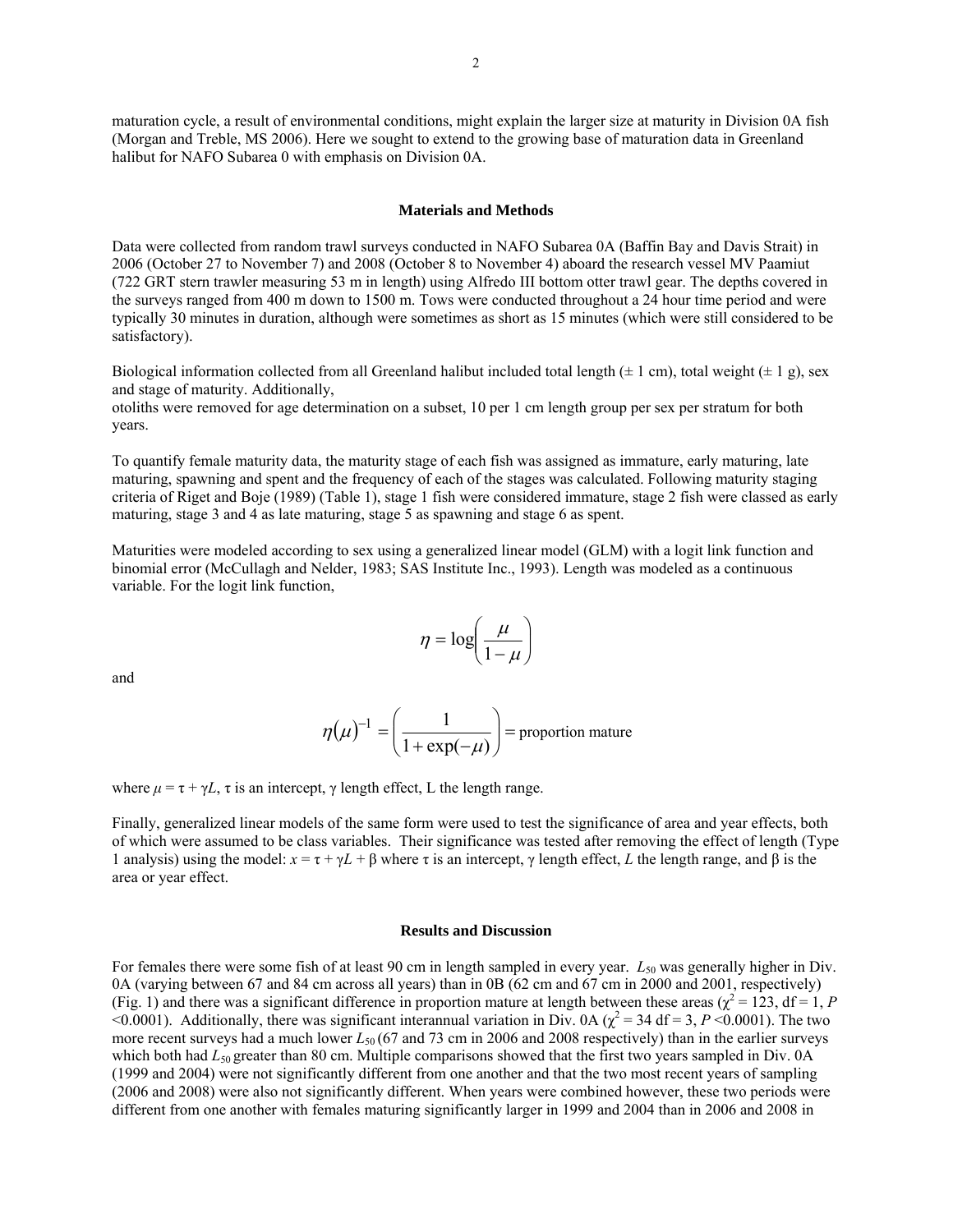Div. 0A. The two years (2000 and 2001) for which Div. 0B was surveyed were also significantly different from one another ( $\chi^2$  = 58 df = 1, *P* <0.0001, Fig. 2). Most of the females surveyed were immature (Table 2). Considering only the two most recent years of data (2006 and 2008) for Div. 0A, the majority of females were immature or early maturing, with a small subset of late maturing and spent fish (Table 1). No spawning females were observed in these years.

The results for males were quite similar to those for females. *L*<sub>50</sub> was higher in Div. 0A (over 50 cm in all years) than in 0B (39 and 43cm in 2000 and 2001 respectively) (Fig. 3). There were few length groups for males in Div. 0A where all fish were mature and many of the largest length groups had no mature fish (Fig. 3). This is despite sampling fish of a similar length range as Div. 0B. There was also a significant difference between areas for males  $(\chi^2 = 1507, df = 1, P < 0.0001)$  and there was significant interannual variation in Div. 0A  $(\chi^2 = 119, d \equiv 3, P)$ <0.0001). Unlike females, all comparisons between years were significantly different, indicating that the proportion mature at length was different in each area in each year (Fig. 4). The two years that were sampled for Div. 0B were also significantly different from one another ( $\chi^2$  = 543, df = 1, *P* <0.0001).

This update, which includes 2006 and 2008 data, extends previous findings and adds to our knowledge regarding maturation in Greenland halibut, especially in NAFO Div. 0A. Estimates of  $L_{50}$  in 2006 and 2008, for both sexes, were slightly less than that estimated in previous years in Div. 0A (1999 and 2004, Morgan and Treble, MS 2006). A decrease in size at maturity is suggestive of a decline in population size (Trippel 1995) although further work will be needed to confirm this. Additionally, now including the 2006 and 2008 data, *L*50 was still equal to or higher in all Div. 0A estimates when compared to Div. 0B for both males and females. The most recent data show that very few fish collected in the surveys are mature (the vast majority being immature for both sexes), results that are consistent with previous information available on maturity in Div. 0A (Morgan and Treble, MS 2006). Additionally, as was found in the previous study (Morgan and Treble, MS 2006), many of the larger length groups contained no mature fish although this is not uncommon (Junquera and Zamarro, 1994; Morgan and Bowering, 1997, Simonsen and Gundersen, 2005) for this species. Some Greenland halibut, regardless of size, may never enter a spawning phase (Simonsen and Gundersen, 2005) and this may be part of the reason for the lack of adult fish within this Subarea.

The Greenland halibut maturation data updated in this report are relatively consistent with that collected in other NAFO Subareas and Divisions. Morgan and Rideout, MS (2007) report  $L_{50}$  values of 62 cm and 78 cm in Div. 2J and 3K, for males and females respectively. Length at 50% maturity for females in Divisions 3LMNO ranged between 64.5-69.5 cm from 1990-1997 (Junquera et al., 1999) and Morgan and Bowering (1997) provide an overall *L*50 estimate of 71.5 for females captured in a variety of surveys spanning 17 years across a relatively broad area (Divisions 2GHJ, 3KLM and 0B).

.

Significant geographic and temporal variation in maturation indices of Greenland halibut is not uncommon (Jørgensen and Boje, MS 1994; Junquera and Zamarro, 1994; Morgan and Bowering 1997; Junquera et al., 1999; Morgan et al., 2003; Morgan and Treble. MS 2006) and the results of the present update corroborate these findings. There are several likely explanations for these marked differences, most related to the spawning behaviour of the species. First, spawning may occur sporadically in unknown locations (Jørgensen and Boje 1994) and it is suggested that this species may not be capable of spawning on an annual basis (Federov, 1971; Simonsen and Gunderson 2005). The spawning migrations of this species may vary in time (Morgan et al., 2003). Furthermore, Greenland halibut may have a main and secondary spawning period during some years (Federov, 1971; Junquera and Zamarro, 1994) as mature fish have been captured throughout the year (Morgan and Bowering 1997). Finally, it is perhaps possible that some maturity stages have been misclassified (Junquera et al., 1999) which could possibly lead to variation between areas and years.

Maturation differences between Baffin Bay (Div. 0A) and Davis Strait Div 0B), have also been found in the past (Simonsen and Gundersen, 2005; Morgan and Treble, MS 2006) and the data presented here further confirms this. Davis Strait is thought to be a spawning area for Greenland halibut (Templeman, 1973; Jørgensen 1997, Simonsen and Jørgensen 2005) and it has been suggested that mature fish from Baffin Bay may migrate to Davis Strait to spawn (Simonsen and Gundersen, 2005). This would explain the smaller  $L_{50}$  for fish from the Baffin Bay area. Jørgensen and Boje (1994) found the majority of female fish they sample in Davis Strait had developed ovaries. Additionally, there may be a prolonged adolescent stage in Baffin Bay Greenland halibut or some of these fish may never enter a spawning phase because of environmental conditions (Simonsen and Gundersen, 2005); both of which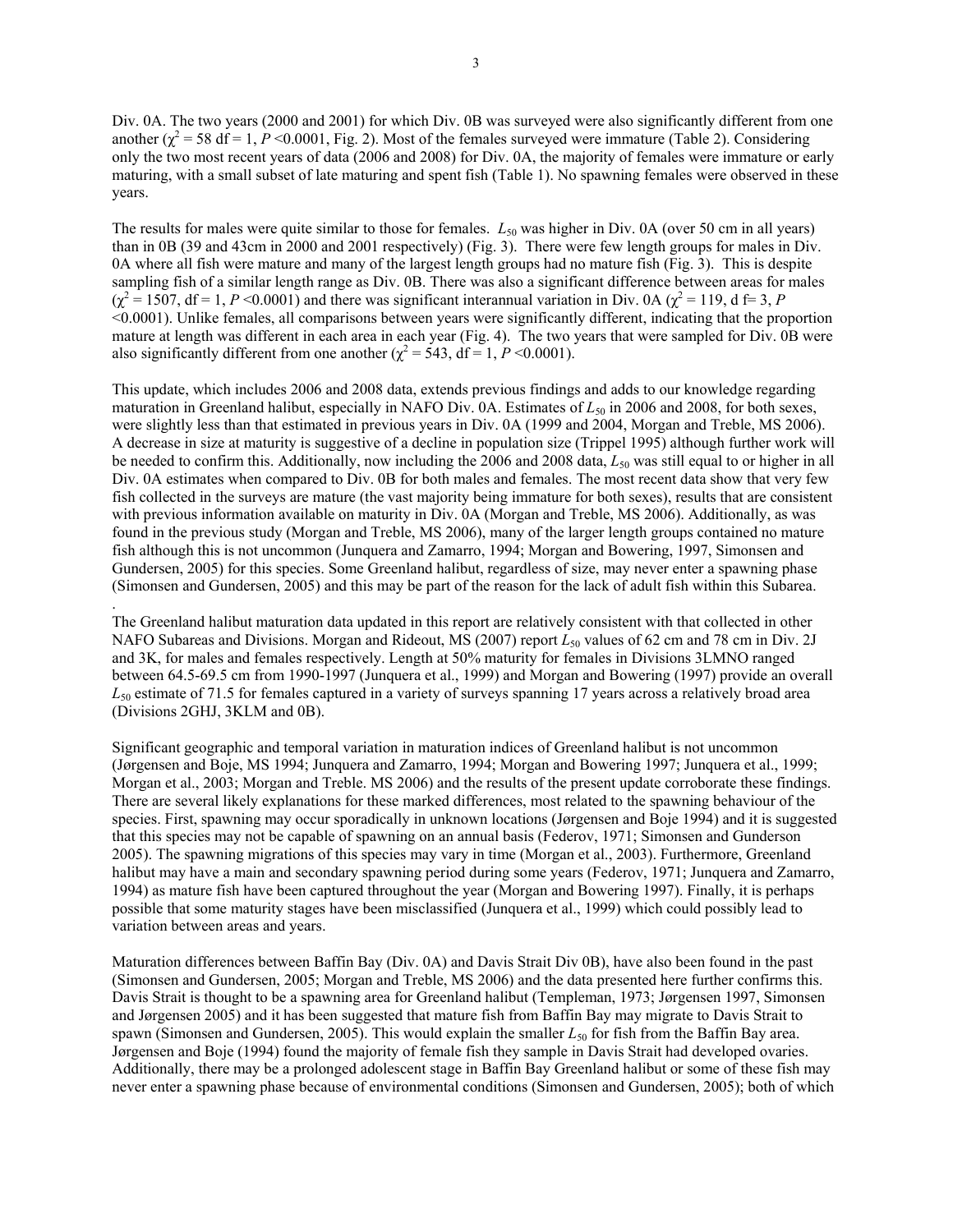would further explain the high incidence of immature fish in Div. 0A. Further assessments of Greenland halibut maturation in Subarea 0 are still essential to confirm or refute these hypotheses.

In summary, we have provided updated information for maturity data in Subarea 0 Greenland halibut with emphasis on Div. 0A. *L*50 estimates for Div. 0A Greenland halibut for the two most recent years (2006 and 2008) were slightly less than that from previous years (1999 and 2004). Most estimates for Div. 0A were higher than for Div. 0B. These results extend previous findings and add to the current information available regarding maturation in this species. Further work is still required to fully understand the reproductive biology of this species.

### **References**

- BOWERING, W. R. and BRODIE, W. B. 1995. Greenland halibut (*Reinhardtius hippoglossoides*). A review of the dynamics of its distribution and fisheries off eastern Canada and Greenland. *In* NATO ASI Series Volume XX: Deep water fisheries of the North Atlantic Oceanic slope, pp. 113–160. Ed. by A. G. Hopper. Kluwer Academic Publishers, Netherlands.
- BOWERING W. R. and K. H. NEDREAAS. 2000. A comparison of Greenland halibut (*Reinhardtius hippoglossoides* (Walbaum)) fisheries and distribution in Northwest and Northeast Atlantic *Sarsia*, **85**: 61-76.
- DYCK, M., P. H. WARKENTIN and M. A. TREBLE. 2007. A bibliography of documents on Reinhardtius hippoglosoides (a.k.a Greenland turbot) 1936 – 2005. *Can. Tech. Rep. Fish. Aquat. Sci*. 2683: iv + 309 p.
- FEDOROV, K. Ye. 1971. The state of the gonads of the Barents Sea Greenland halibut (*Reinhardtius hippoglossoides* (Walb.)) in connection with the failure to spawn. *J. Ichth*., **11**: 673-682.
- JØRGENSEN, O. and J. BOJE. MS 1994. Sexual maturity of Greenland halibut in NAFO Subarea 1. *NAFO SCR Doc.,* No. 42, Serial No. N2412, 17 p.
- JUNQUERA, S., and J. ZAMARRO. 1994. Sexual maturity and spawning of Greenland halibut (*Reinhardtius hippoglossoides*) from Flemish Pass area. *NAFO Sci. Coun. Studies*, **20**: 47-52.
- JUNQUERA, S., and F. SABORIDO-REY. MS 1995. Temporal and spatial variation in length at maturity in 3LM and 3NO Greenl and halibut. *NAFO SCR Doc.,* No. 29, Serial No. N2538, 6 p.
- JUNQUERA, S., E. ROMÁN, X. PAZ, and G. RAMILO 1999. Changes in Greenland halibut growth, condition and fecundity in the Northwest Atlantic (Flemish Pass, Flemish Cap and Southern Grand Bank). *J. Northw. Atl. Fish. Sci.*, **25**: 17–28.
- JUNQUERA, S., E. ROMÁN, J. MORGAN, M. SAINZA, and G. RAMILO. 2003. Time scale of ovarian maturation in Greenland halibut (Reinhardtius hippoglossoides Walbaum). *ICES J. Mar. Sci.,* **60**: 767-773.
- MCCULLAGH, P., and NELDER, J.A. 1983. Generalized linear models. London, Chapman and Hall.
- MORGAN, M. J., and W. R. BOWERING. 1997. Temporal and geographic variation in maturity at length and age of Greenland halibut (*Reinhardtius hippoglossoides*) from the Canadian north-west Atlantic with implications for fisheries management. *ICES J. Mar. Sci*., **54**: 875-885.
- MORGAN, M. J., and R. M. RIDEOUT. 2007. An update of maturity estimates for Greenland halibut in NAFO Div. 2J+3K. *NAFO SCR Doc.,* 07/23, Serial No. N5374, 17 p.
- MORGAN, M. J., and M. A. TREBLE. MS. 2006. A first look at maturity in Greenland halibut from trawl survets of NAFO Subarea 0. *NAFO SCR Doc.,* 06/05, Serial No. N5216, 11 p.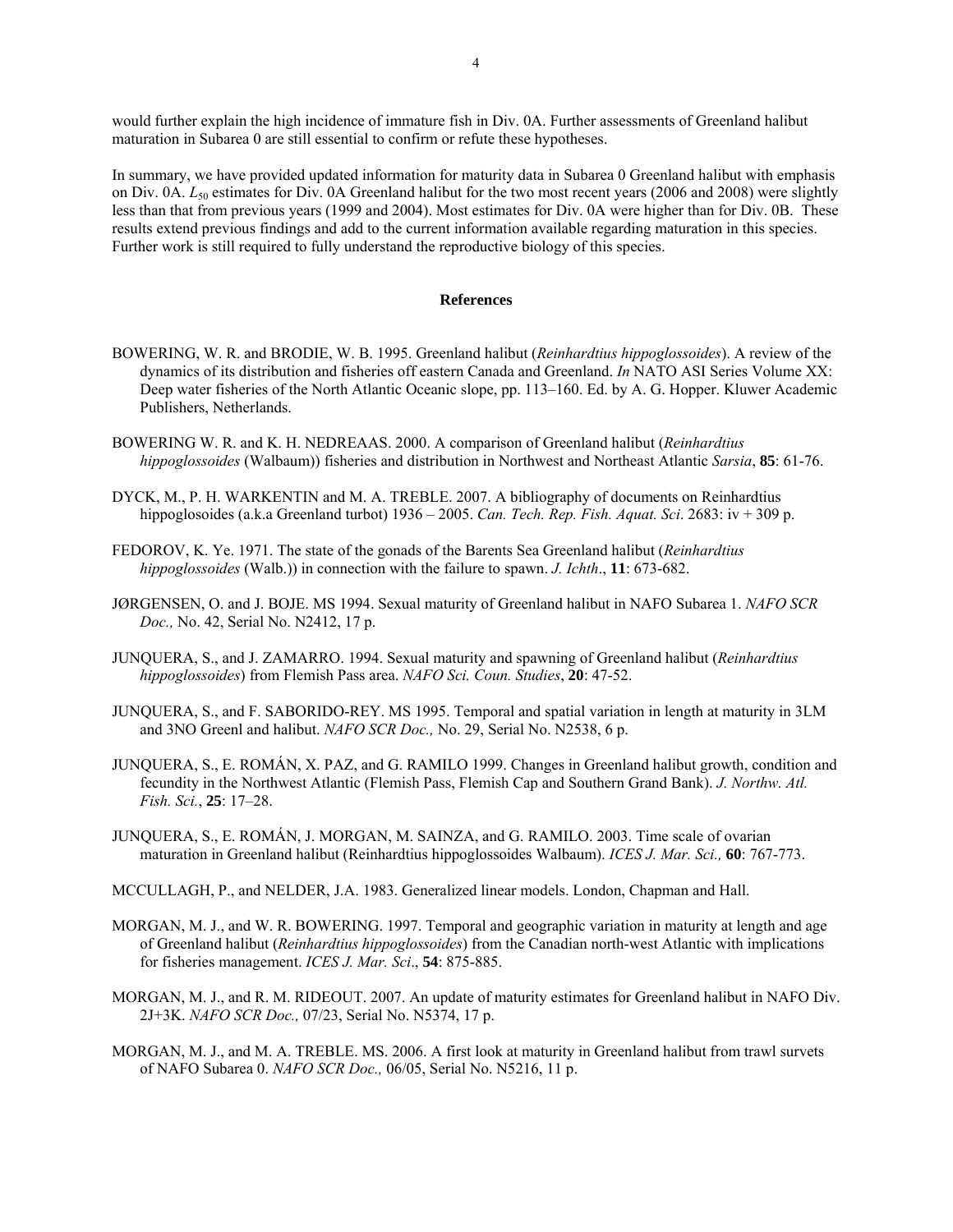- MORGAN, M. J., W. R. BOWERING, A. C. GUNDERSEN, Å. HØINES, B. MORIN, O. SMIRNOV, and E. HJØRLEIFSSON. 2003. A comparison of the maturation of Greenland halibut (*Reinhardtius hippoglossoides*) from populations throughout the north Atlantic. *J. Northw. Atl. Fish. Sci*., **31**: 99-112.
- OLSEN, E. M., M. HEINO, G. R. REILLY, M. J. MORGAN, J. BRATTEY, B. ERNANDEL and U. DIECKMANN. 2004.Maturation trends indicative of rapid evolution preceded the collapse of northern cod. *Nature*, **428**: 932-935.
- RIGET, F., AND J. BOJE. 1989. Fishery and some biological aspects of Greenl and halibut (*Reinhardtius hippoglossoides*) in West Greenland waters. *NAFO Sci. Coun. Studies*, 13: 41-52.
- SAS INSTITUTE INC. 1993. SAS technical report P-243, SAS/STAT software: the genmod procedure, release 6.09. Cary, NC, SAS Institute Inc.
- SIMONSEN, C. S., and A. C. GUNDERSEN. 2005. Ovary development in Greenland halibut *Reinhardtius hippoglossoides* in west Greenland waters. *J. Fish. Biol*., **67**: 1299-131.
- TEMPLEMAN, W. 1973. Distribution and abundance of the Greenland halibut, Reinhardtius hippoglossoides (Walbaum), in the northwest Atlantic. *ICNAF Res. Bull.,* **10**: 83-98.
- TRIPPEL, E. A. 1995. Age at maturity as a stress indicator in fisheries. *BioScience*, **41**(11): 759–771.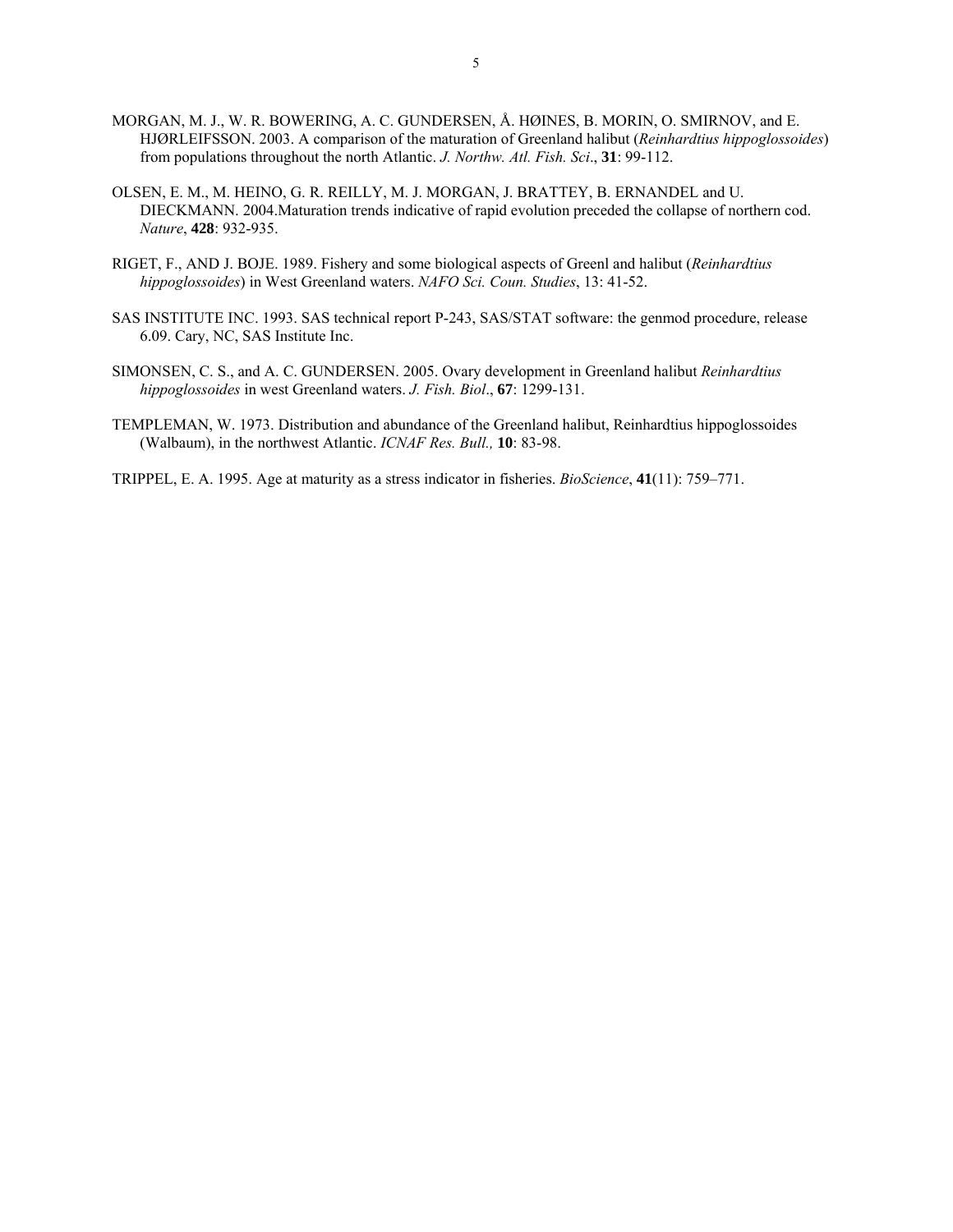Table 1. Maturity staging criteria used in 0A survey, 2004-08 (Riget and Boje, 1989 with photos by Agnes Gundersen and Inge Fossen at Møre Research in Norway).

 $\overline{\mathbf{R}}$ **1 Immature**  g  $10<sub>1</sub>$ *Females:*  The ovaries are small, no eggs are visible 11 to the naked eye. 12 *Males:*  Testes mostly clear and very small having  $13$ a length of less than ¼ of the abdominal cavity 14 15 **2 Maturing (A)**  *Females:*  The eggs are small, but visible to the naked eye. Egg diameter < 1 mm. 8  $9<sup>3</sup>$ *Males:*   $10<sub>1</sub>$ Testes opaque having a length between  $\frac{1}{4}$ and  $\frac{1}{2}$  of the abdominal cavity 11 **3 Maturing (B)**  *Females:*  Egg diameter 1-2 mm. Less than 50% of the eggs are translucent *Males:*  Testes opaque having a length between ½ and ¾ of the abdominal cavity.  $\overline{9}$  $10$ **4 Maturing (C)**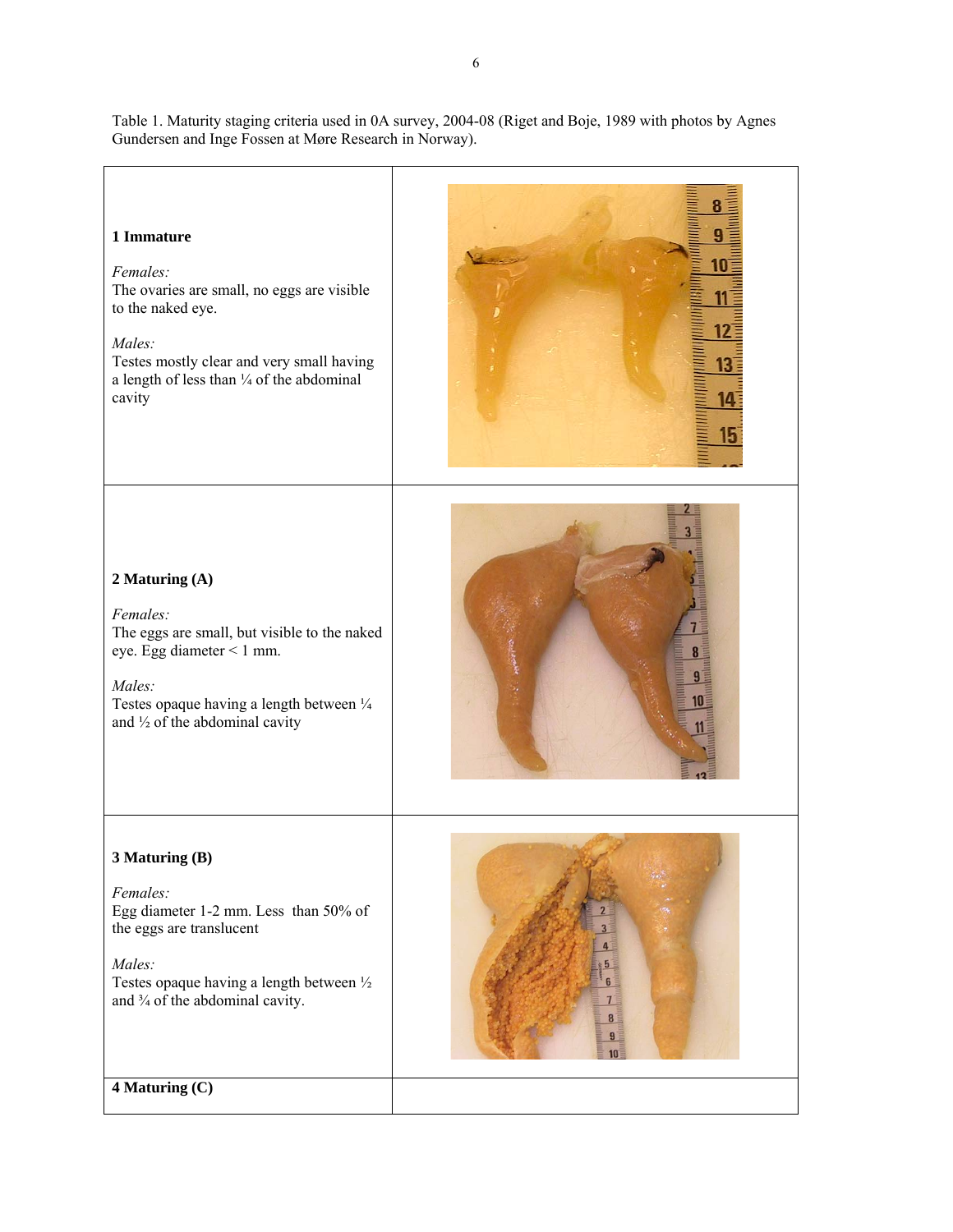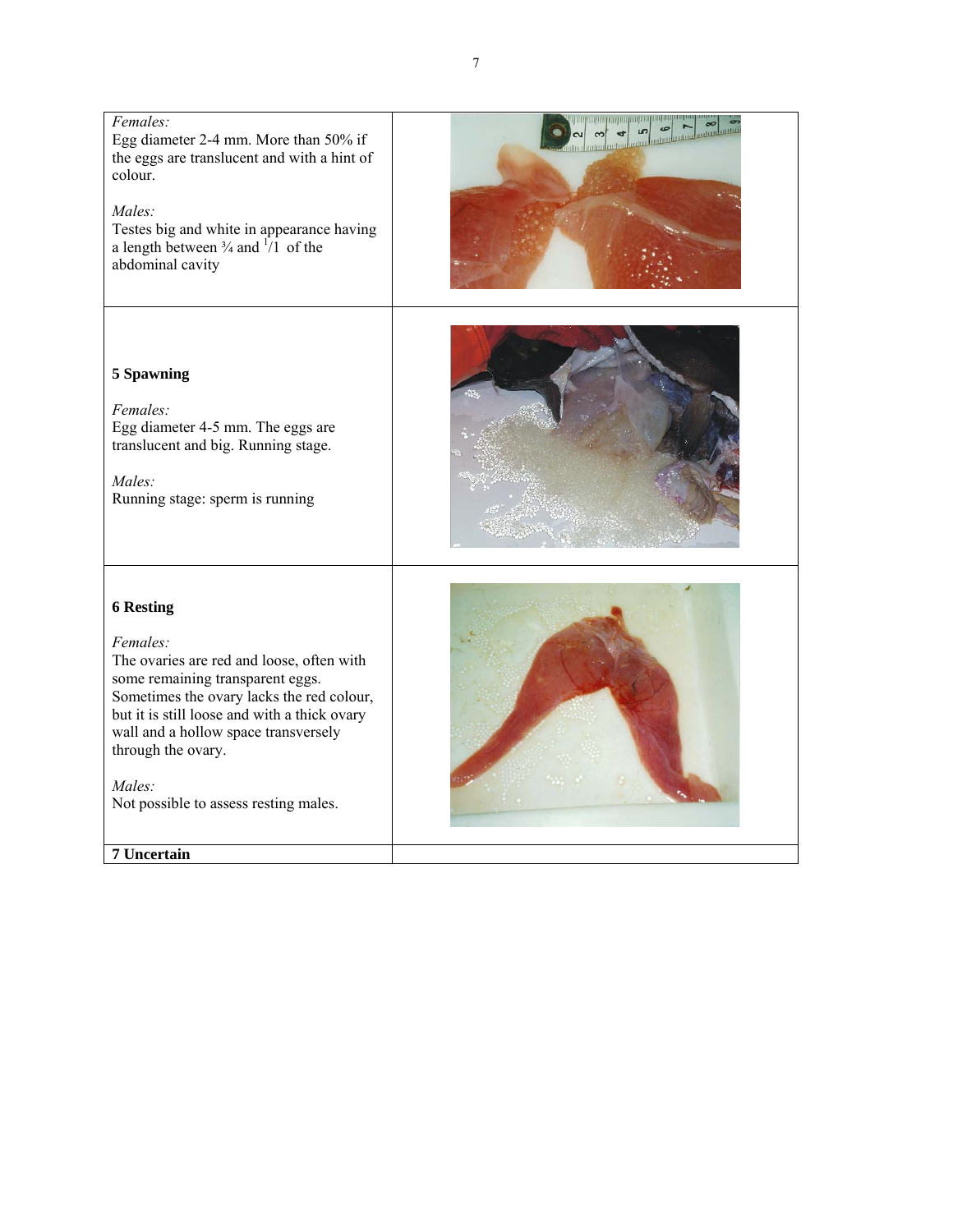| <b>NAFO</b><br>Div. | Year | Month   | Total | Immature | Early<br>Maturing | Late<br>Maturing | Spawning         | Spent        |
|---------------------|------|---------|-------|----------|-------------------|------------------|------------------|--------------|
| 0A                  | 1999 | 10      | 4275  | 4261     | 14                | $\theta$         | $\boldsymbol{0}$ | $\mathbf{0}$ |
| 0B                  | 2000 | 10      | 1616  | 1480     | 63                | $\mathbf{0}$     | $\boldsymbol{0}$ | 73           |
| 0 <sub>B</sub>      | 2001 | 10      | 1398  | 1329     | 68                | $\mathbf{0}$     |                  | $\mathbf{0}$ |
| 0A                  | 2004 | 9       | 231   | 213      | 17                |                  | $\boldsymbol{0}$ | $\mathbf{0}$ |
| 0A                  | 2004 | 10      | 333   | 320      | 6                 |                  | $\theta$         | $\mathbf{0}$ |
| 0A                  | 2006 | $10-11$ | 4416  | 4375     | 16                | 4                | $\bf{0}$         | 21           |
| 0A                  | 2008 | 10      | 5494  | 5371     | 68                | 9                | 0                | 46           |

Table 2. Occurrence of different female maturity stages by survey year and month. Bolded values indicate the updated data presented in the present document.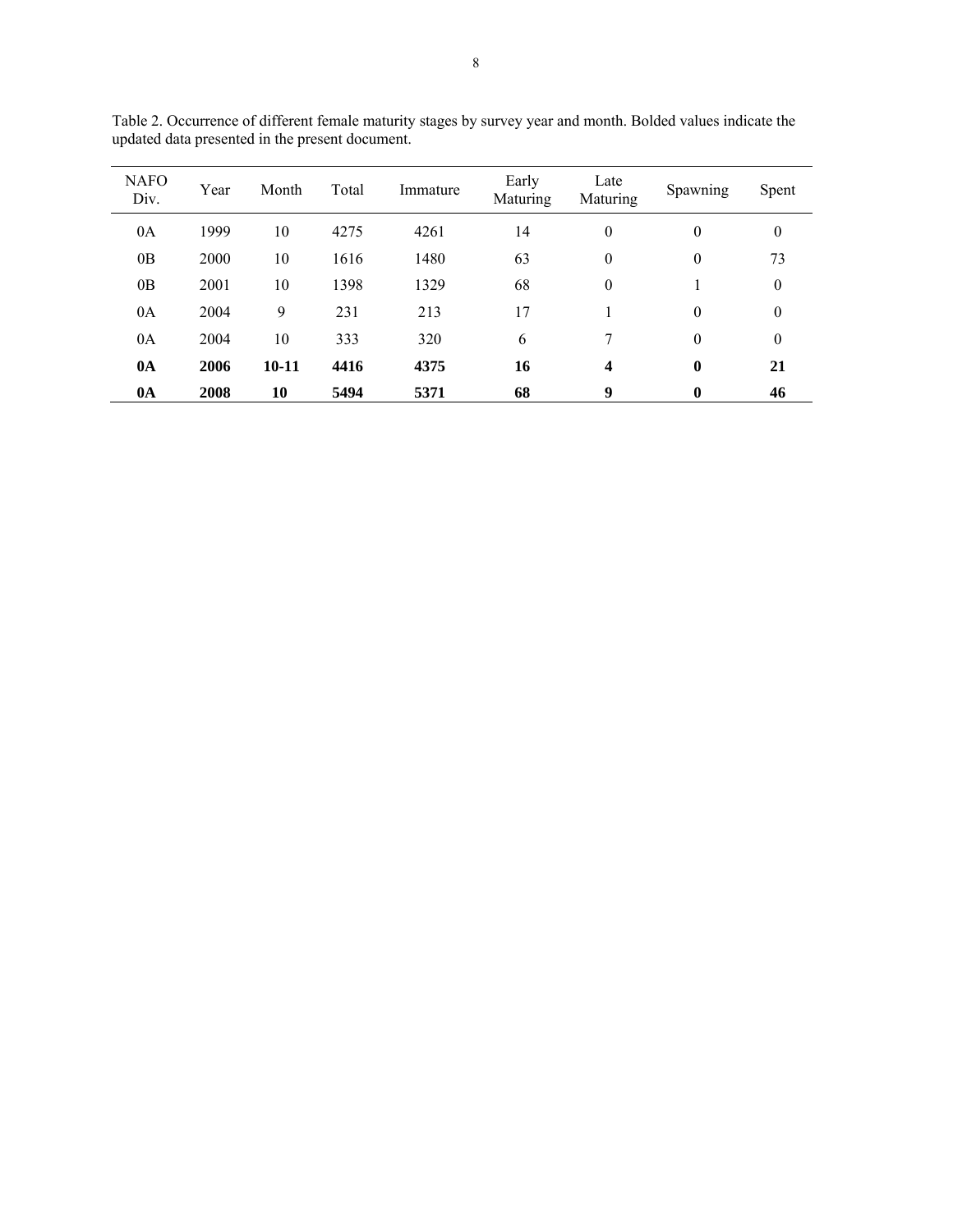

Figure 1. Estimated and observed (symbols) proportion mature at length for female Greenland halibut from Canadian surveys of NAFO Divisions 0A and Div. 0B.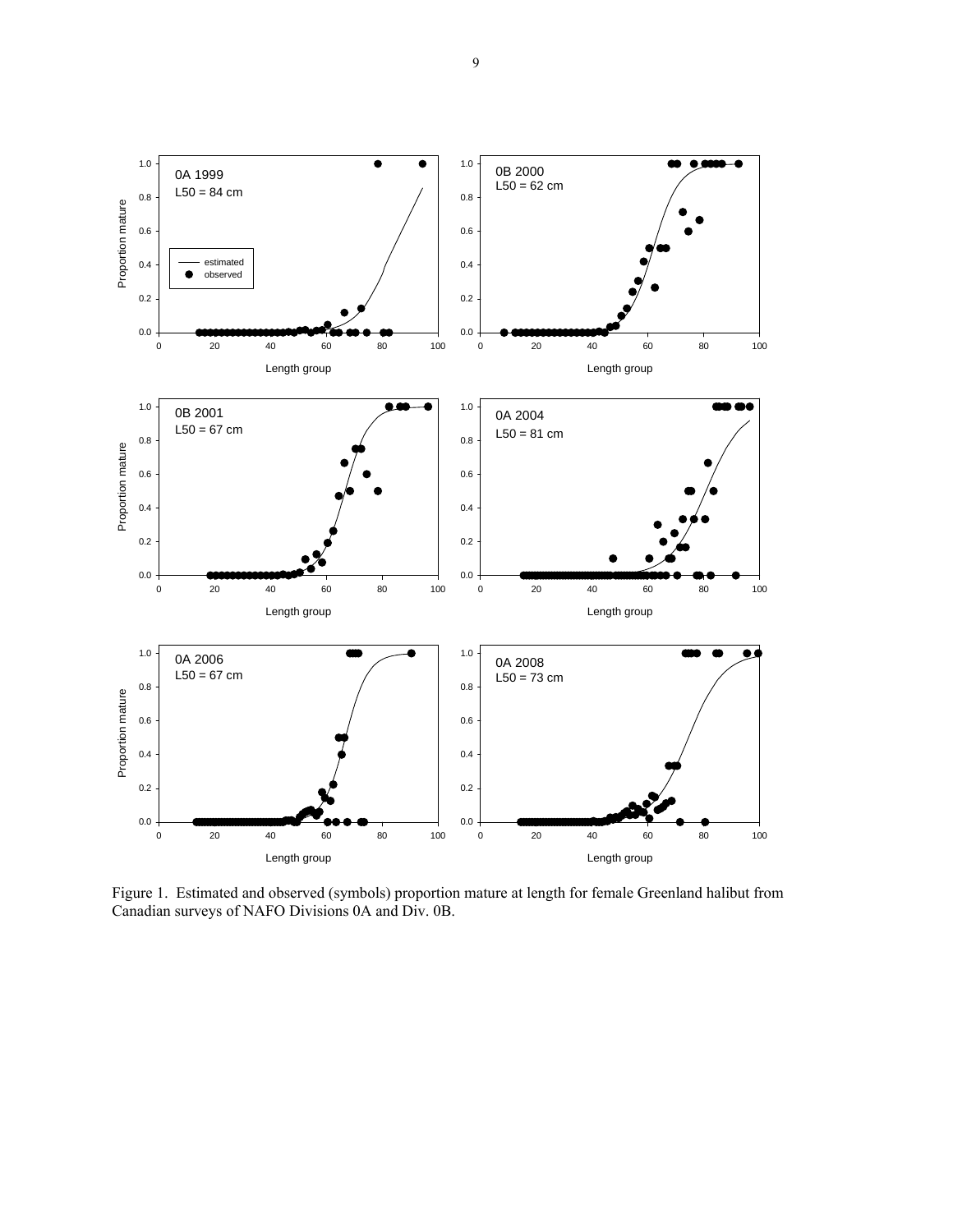

Figure 2. Estimated proportion mature for female Greenland halibut for all years and Divisions sampled.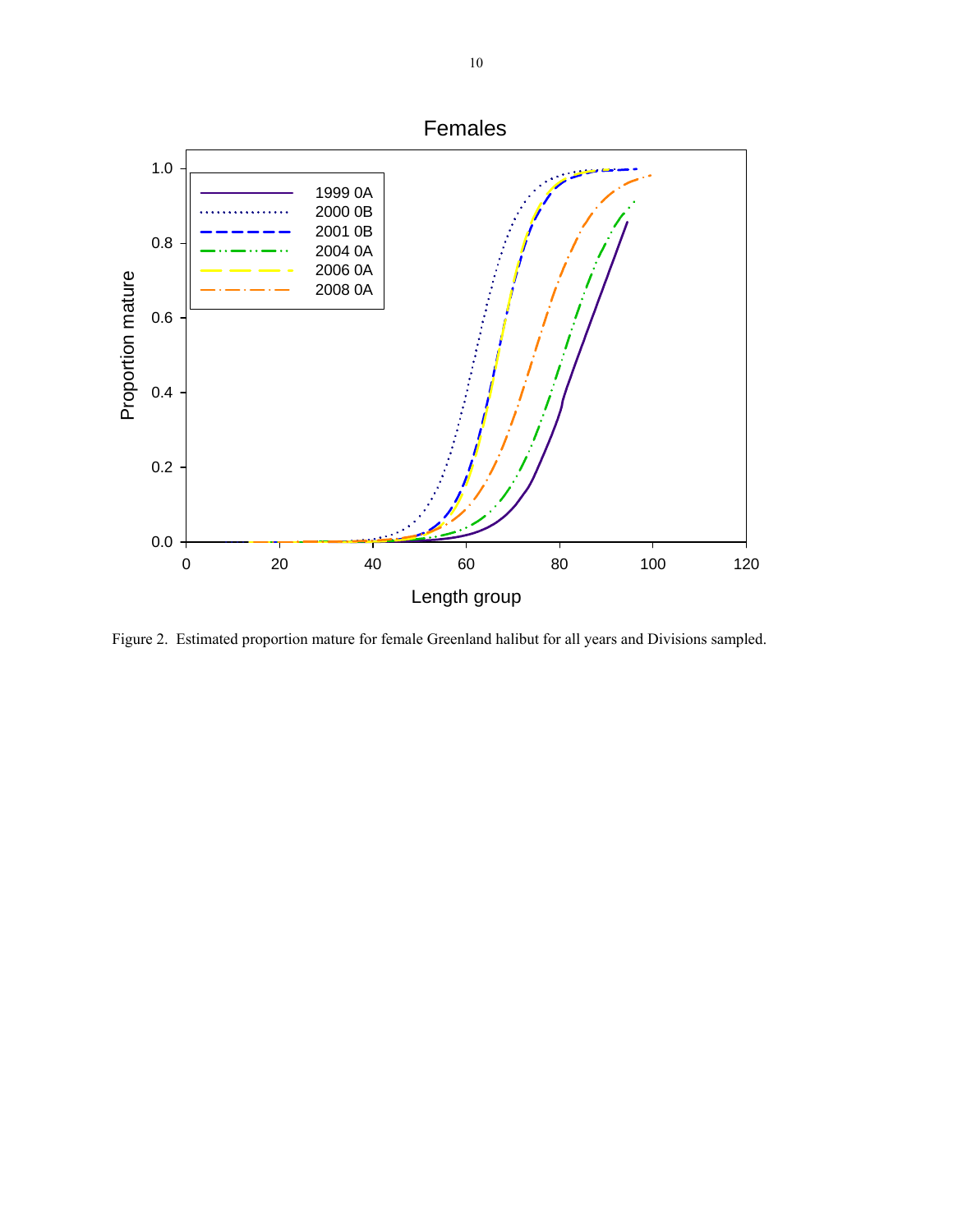

Figure 3. Estimated and observed (symbols) proportion mature at length for male Greenland halibut from Canadian surveys of NAFO Divisions 0A and Div. 0B.